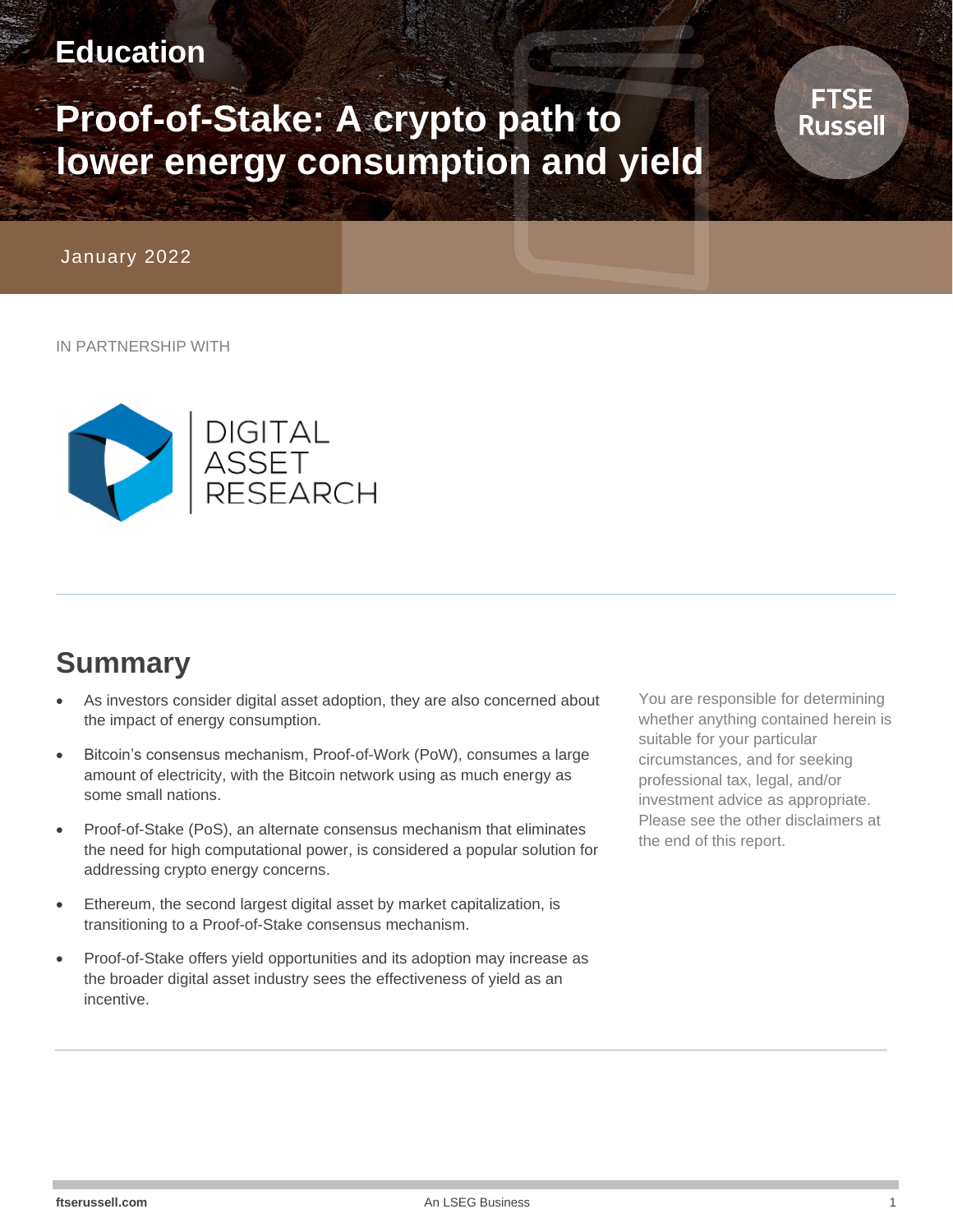## **Overview**

This report highlights conversations and developments related to energy usage concerns around digital assets, blockchains, and distributed ledger technologies (DLT), as well as initiatives by industry participants that are intended to address environmental concerns. As a popular solution, Proof-of-Stake and its role in providing yield opportunities is discussed. Our report is compiled from Digital Asset Research's (DAR's) data sources, public sources, media reports, and press releases, and, while wide-ranging, covers only representative initiatives related to environmental concerns in the digital asset space.

### **Digital asset energy usage concerns**

Over the last several months, BTC has faced criticism due to the amount of energy that is consumed by mining activity on its network as it reaches agreement on a new block using a Proof-of-Work consensus mechanism. However, this is not a new narrative; concerns surrounding the energy used by the Bitcoin network to enforce its security and immutability have been brought up before, but are receiving additional attention now as BTC sees increases in institutional adoption and its asset price.

This concern was voiced by Tesla CEO Elon Musk to his 50+ million Twitter followers on May 12, 2021, when he posted a statement saying that Tesla would no longer accept BTC as a payment method due to concerns about the "rapidly increasing use of fossil fuels for Bitcoin mining and transactions." Musk's decision came less than two months after he originally announced that customers could buy a Tesla vehicle with BTC and drew significant news coverage. In the days following his reversal, BTC's price fell and the energy impact merits of BTC and other digital assets were heavily discussed in the media and by institutional investors.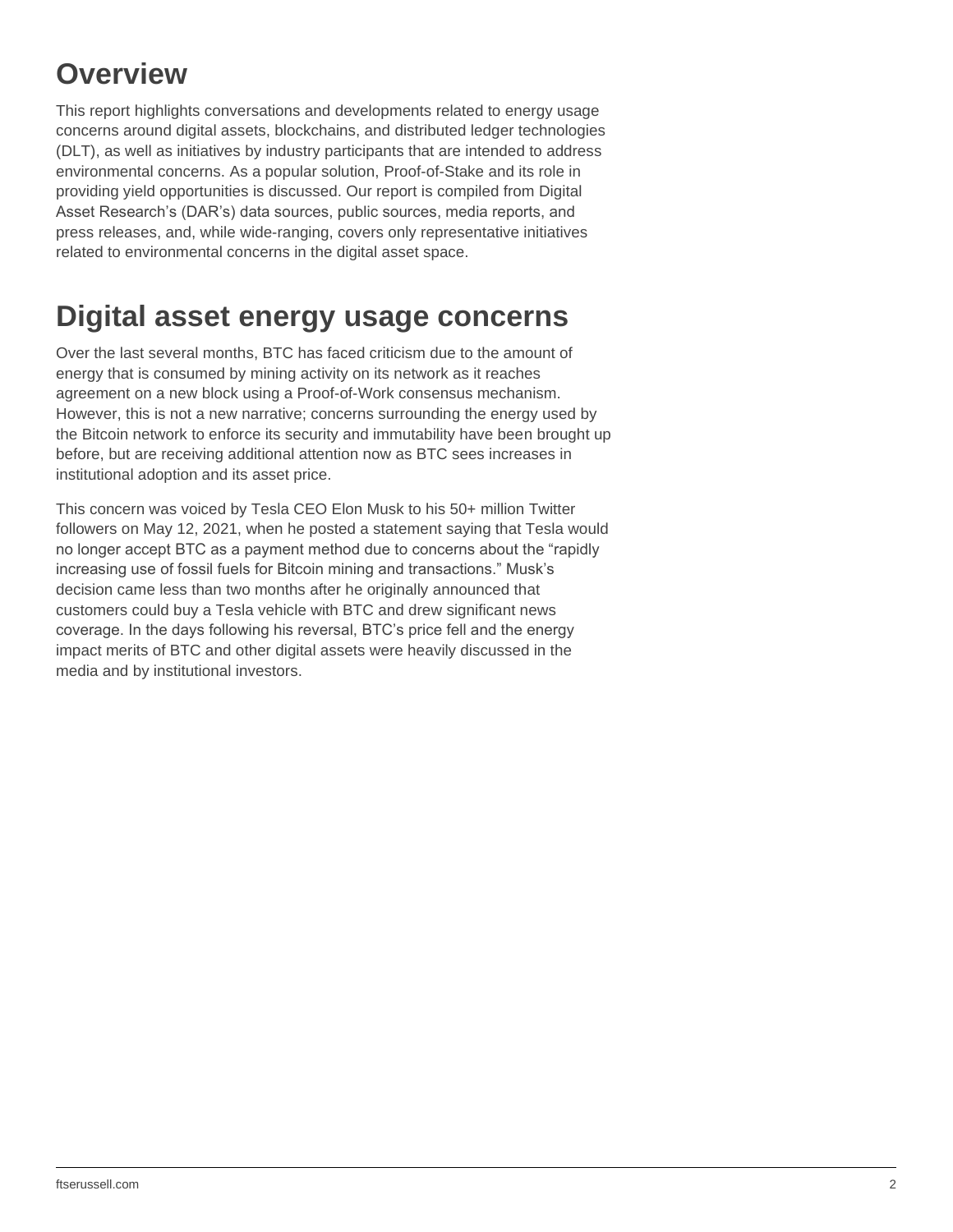



Source: TradingView, Digital Asset Research

### **The proof-of-work problem**

In blockchains, a consensus mechanism allows network participants to validate transactions and agree on the state of the network in a decentralized manner. Since its inception, BTC has used a Proof-of-Work consensus mechanism to sustain its security and immutability. As the network now attempts to scale and BTC's price increases, Proof-of-Work's issues are becoming more apparent.

Proof-of-Work requires network validators to solve a mathematical problem in order to become the designated entity responsible for the validation of the latest block and subsequently receive the rewards associated with mining the block. This mathematical problem is a one-way cryptographic function that cannot be solved without using computational power to brute force and test every possible solution; you can think of the method by which validators attempt to solve the mathematical problem similar to a person who tries every possible combination of numbers to get the correct PIN when withdrawing money from their bank account at an ATM.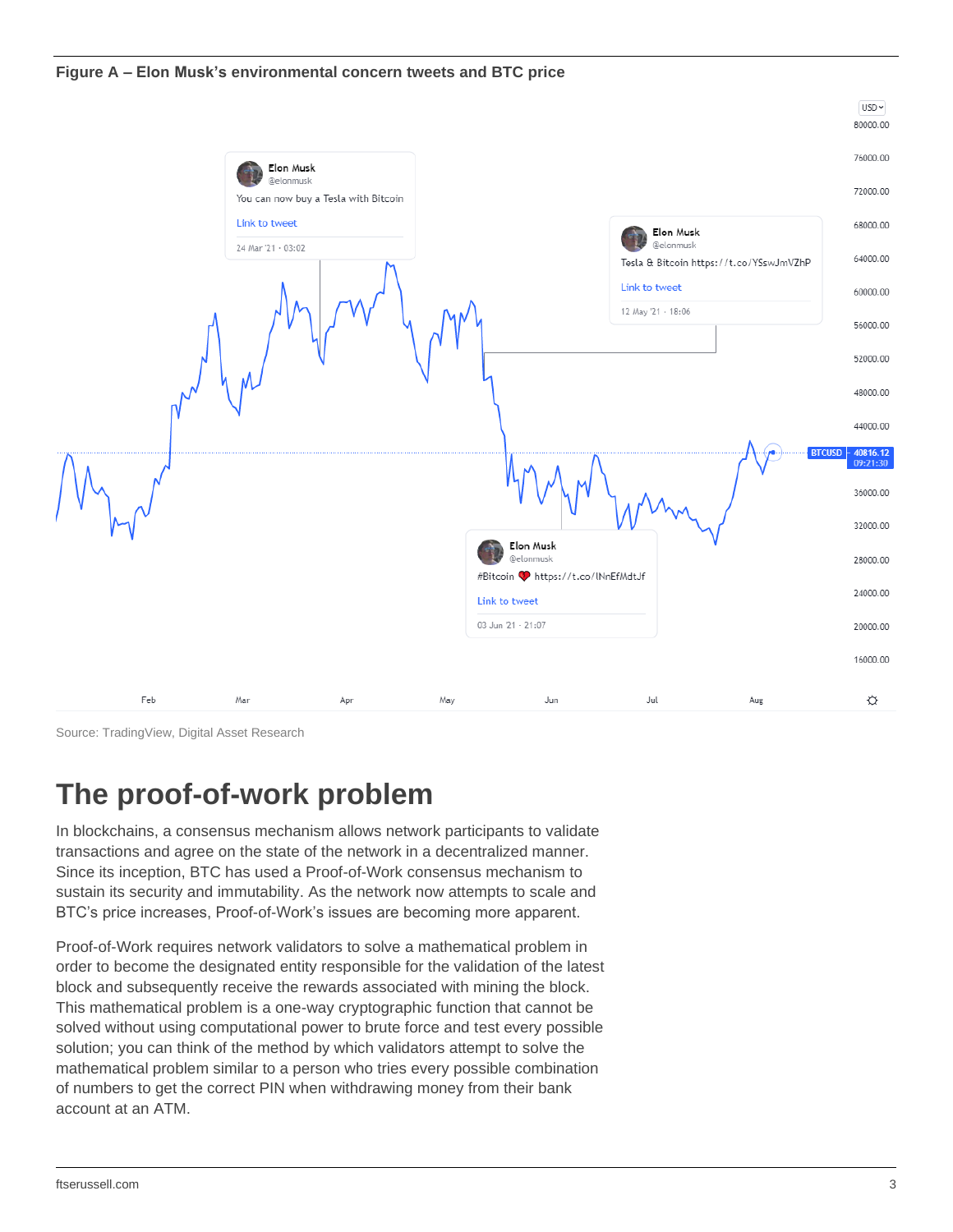The Bitcoin network's Proof-of-Work algorithm also adjusts the difficulty of the mathematical problem that validators must solve based on the total power allocated to the network to ensure that each block always takes approximately 10 minutes to generate. The lucrative rewards offered by the Bitcoin network for mining a block caused many entities to enter the Bitcoin mining business, which in turn increased the computation power required to mine a block and drove up energy usage because of the aforementioned adjustment mechanism. The more miners there are competing with one another, the higher the computational power necessary to mine Bitcoin.

As BTC's price increases, miners are incentivized to allocate more computational power to the network, especially when the price increases significantly relative to the increase in the difficulty adjustment mechanism, which also can increase electricity consumption.





To address concerns about energy consumption, some Bitcoin miners are shifting to green energy sources. Switching to green energy sources can help the perception of BTC as an environmentally friendly asset, but the Bitcoin network's Proof-of-Work consensus mechanism will continue to consume large amounts of energy, regardless of source. As a result, newer blockchain protocols are exploring other consensus mechanisms that consume less energy and promote decentralization.

Source: Cambridge Bitcoin Electricity Consumption Index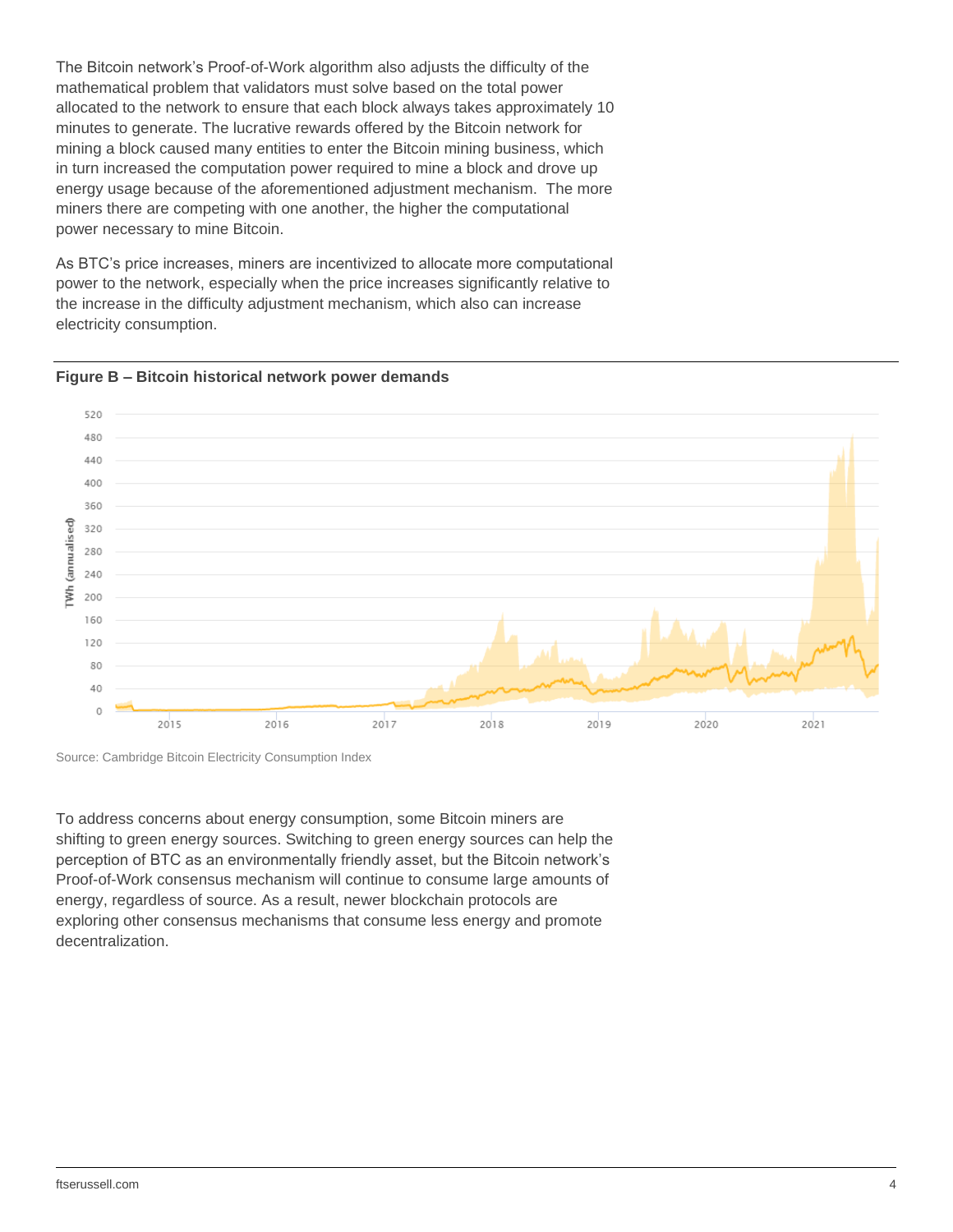**Figure C – Bitcoin energy consumption against countries**



**Bitcoin uses more energy than Argentina** 

If Bitcoin was a country, it would be in the top 30 energy users

Source: University of Cambridge Bitcoin Electricity Consumption Index, BBC

### **What is Proof-of-Stake?**

Proof-of-Stake (PoS), a concept [originally introduced](https://decred.org/research/king2012.pdf) by Sunny Kind and Scott Nadal in 2012, is a consensus mechanism design that allows network validators to participate in the transaction validation process that is used to maintain the network if they stake or lock the token associated with the network. By requiring validators to lock tokens, the incentives of the validators and the network are aligned; a validator wants the network to continue functioning and would not want to attack the network because the value of the validator's underlying locked capital would be reduced if an issue occurs.

Proof-of-Stake consumes less energy than Proof-of-Work because, rather than requiring computational power to solve a mathematical problem, it allocates the right to validate transactions across different validators based on the percentage of tokens locked by each validator.

To prevent validators from conducting malicious behaviors for their own benefit, most Proof-of-Stake systems also include mechanisms that discourage attacks. A penalty mechanism known as "slashing" that will reduce or eliminate the validator's locked capital is often implemented to handle scenarios where the validator misses transactions, double signs transactions, or performs other malicious activities.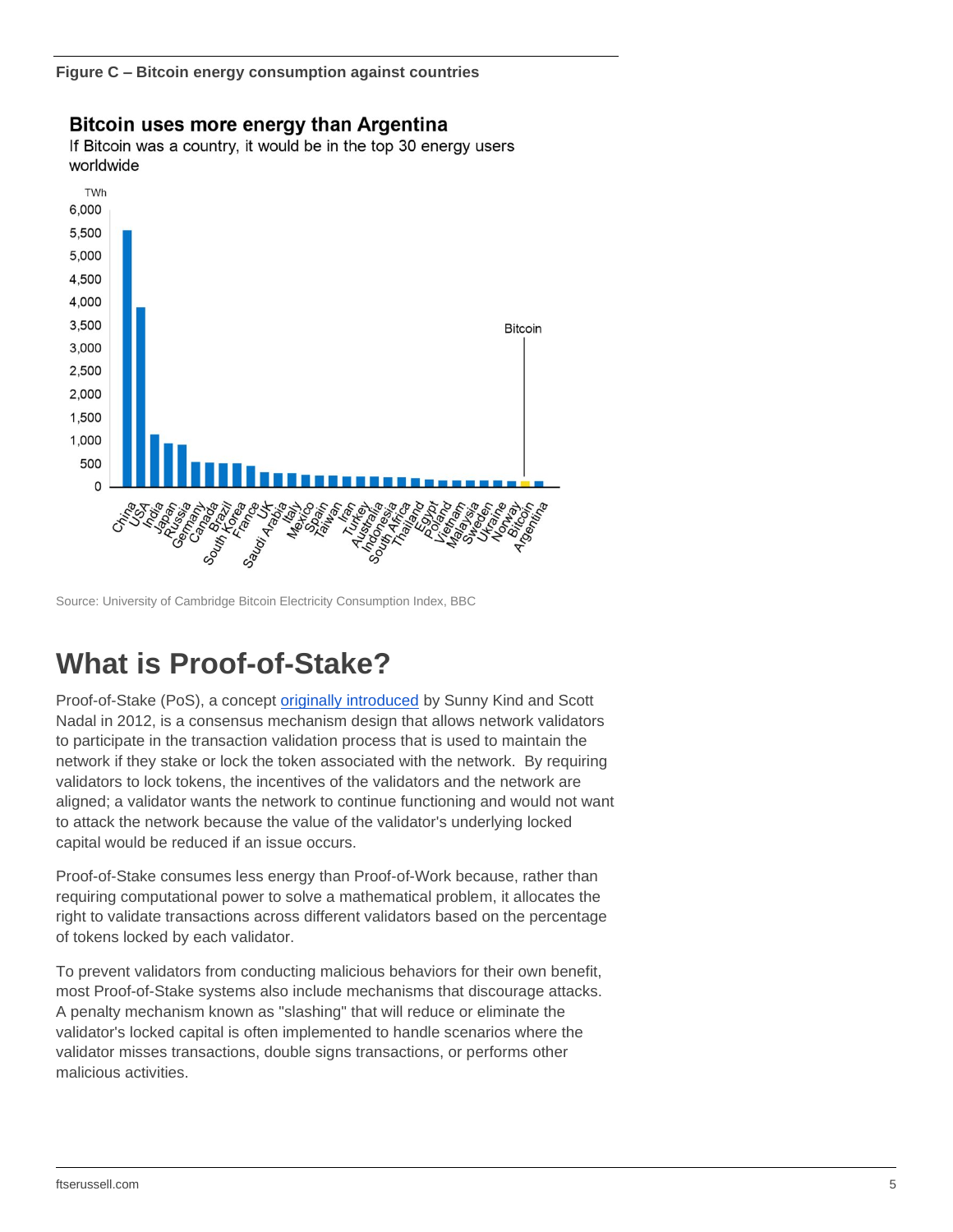### **Proof-of-Stake Nuances & Concerns**

There are several types of Proof-of-Stake consensus mechanisms – including Delegated Proof-of-Stake and Hybrid Proof-of-Stake – that vary their design to meet the protocol's need for scalability and decentralization.

Critics of Proof-of-Stake argue that it could provide a small set of centralized entities, like staking pools and institutional investors, with too much power over the network. While debate over the merits of this criticism continues, the Ethereum network's efforts to adopt Proof-of-Stake indicate that maintaining decentralization is possible.

### **Notable Proof-of-Stake Assets**

Some notable protocols currently using Proof-of-Stake consensus mechanisms include Cardano (ADA), EOS (EOS), Neo (NEO), and Tezos (XTZ). See how their returns have compared to BTC and ETH in the chart below.

**Figure D – Sample Proof-of-Stake asset price movement – Overall returns**



Source: Digital Asset Research; data from 1-Jan-2020 to 1-Sep-2021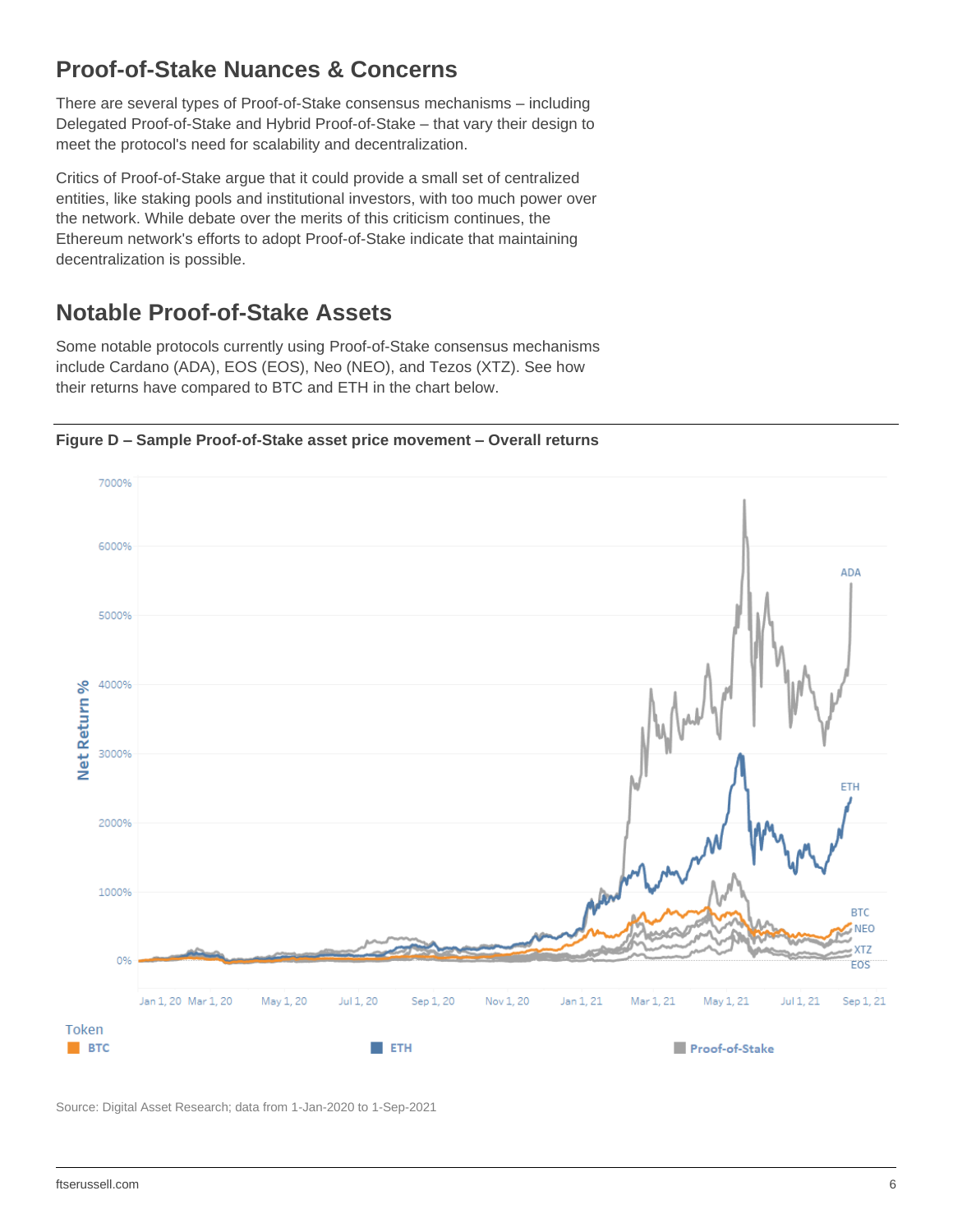## **Case example: Ethereum 2.0**

Ethereum, the second largest digital asset by market capitalization and the most widely used blockchain platform for decentralized applications (dApps), is currently transitioning from Proof-of-Work to Proof-of-Stake as part of an initiative known as Ethereum 2.0. The Ethereum community sees Proof-of-Stake as a solution that will address scalability concerns by increasing transaction capacity and reducing gas fees associated with transactions. Previously, popular dApps, such as CryptoKitties in 2017 and Uniswap in 2020, have clogged the Ethereum network, leading to high network fees and preventing scalability and mass adoption.

The change to Proof-of-Stake is also Ethereum's answer to environmental concerns. [The Ethereum Foundation estimated](https://blog.ethereum.org/2021/05/18/country-power-no-more/) that the existing Proof-of-Work system consumes 5.13 gigawatts on a continuing basis, , whereas the Proof-of-Stake system consumes 2.62 megawatts on a continuing basis, meaning it uses about 99.95% less energy than Proof-of-Work. Put another way, the Ethereum Proof-of-Work network is estimated to use 2,000 times more energy than the Ethereum Proof-of-Stake test network that has been running in parallel. When the switch to Proof-of-Stake is made, the Ethereum network will go from using roughly the same amount of energy as a medium-sized country to the same amount of energy as around 2,100 American homes.





Bitcoin and Ethereum PoW data taken from Digiconomist

Source: https://blog.ethereum.org/2021/05/18/country-power-no-more/

After years of work and decentralized collaboration, the Ethereum network has tangible next steps that the protocol will go through to fully transition to a Proofof-Stake system. The Ethereum Foundation announced its intention to move to Proof-of-Stake in April 2020 and predicted that the transition will be complete by the end of 2021.

There are three main steps involved in the transition to Ethereum 2.0: the Beacon Chain, the merge and shard chains.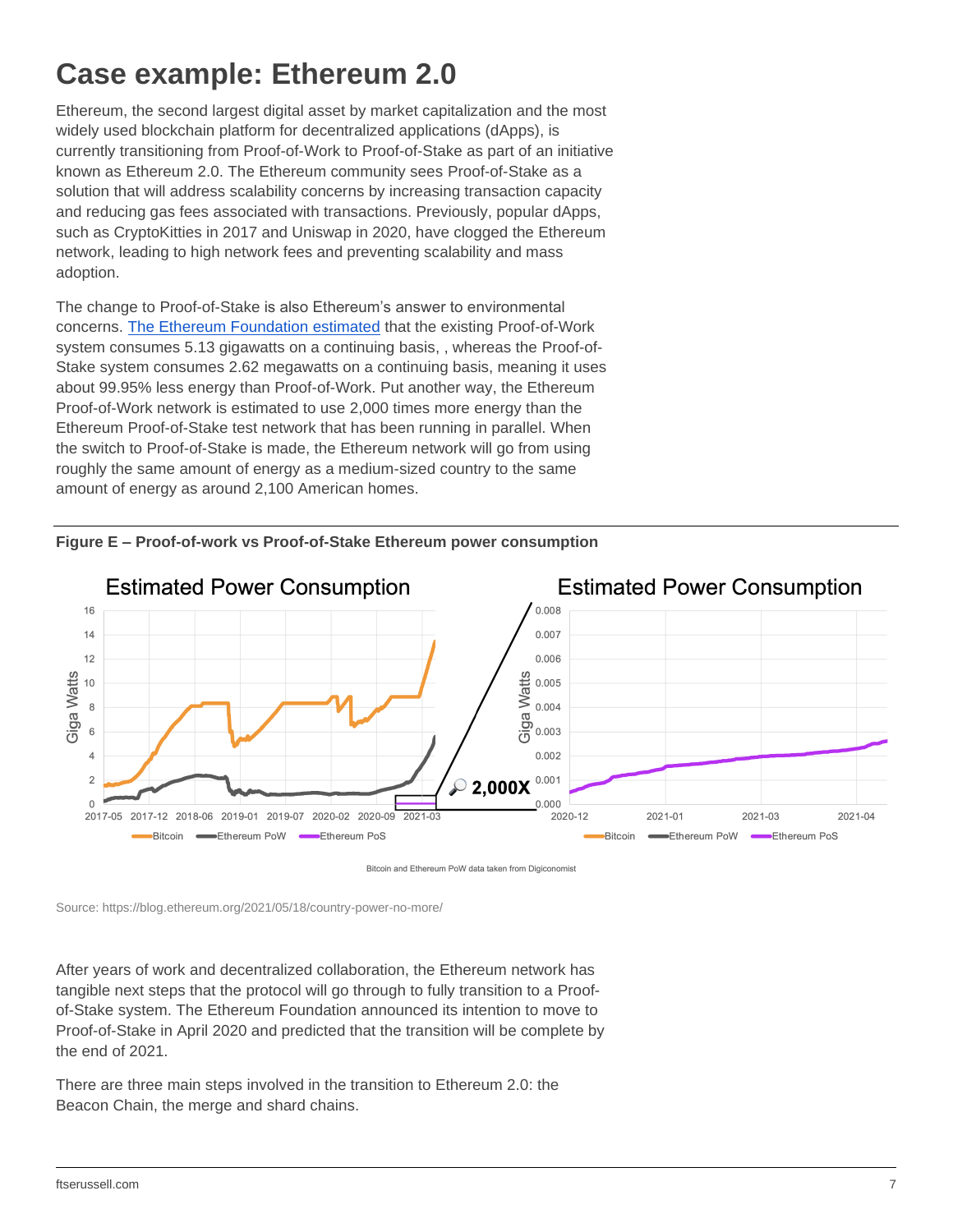### **Beacon Chain**

The Beacon Chain successfully went live on December 1, 2020 and introduced Proof-of-Stake to the Ethereum network while remaining separate from the Ethereum Mainnet. It acts as a coordinating mechanism that allows network participants to stake and validate transactions in parallel to the Ethereum Mainnet, which continues to operate as normal. Eventually, the Beacon Chain will also be responsible for randomly assigning network validators/stakers to validate shard chains, which will help ensure that network validators will be unable to collude and take over a shard.

#### **The Merge**

The merge will combine the legacy Ethereum Mainnet with the Beacon Chain, officially switching the Ethereum network consensus mechanism from Proof-of-Work to Proof-of-Stake. This part of the transition process is expected to happen by the end of 2021 or early 2022. After the merge happens, stakers will become network validators to the Ethereum mainnet and the legacy mining process that uses Proof-of-Work will stop.

### **Shard Chain**

After the Ethereum Mainnet merges with the Beacon Chain and Proof-of-Stake is implemented, "shard chains" will be introduced. These shards will extend the network to 64 new chains, splitting the network load horizontally to reduce network congestion and increase transaction throughput. Initially, the shard chain process was planned to be implemented before the merge. However, recent progress in Ethereum layer 2 scaling solutions has led to a shift in priorities.

### **Ethereum Staking**

As of August 5, 2021, the Beacon Chain using Proof-of-Stake has more than 200,000 daily active validators and more than 6 million staked ETH. The charts below show the growth of the Ethereum 2.0 network since its launch.





#### **Figure F – ETH staking statistics**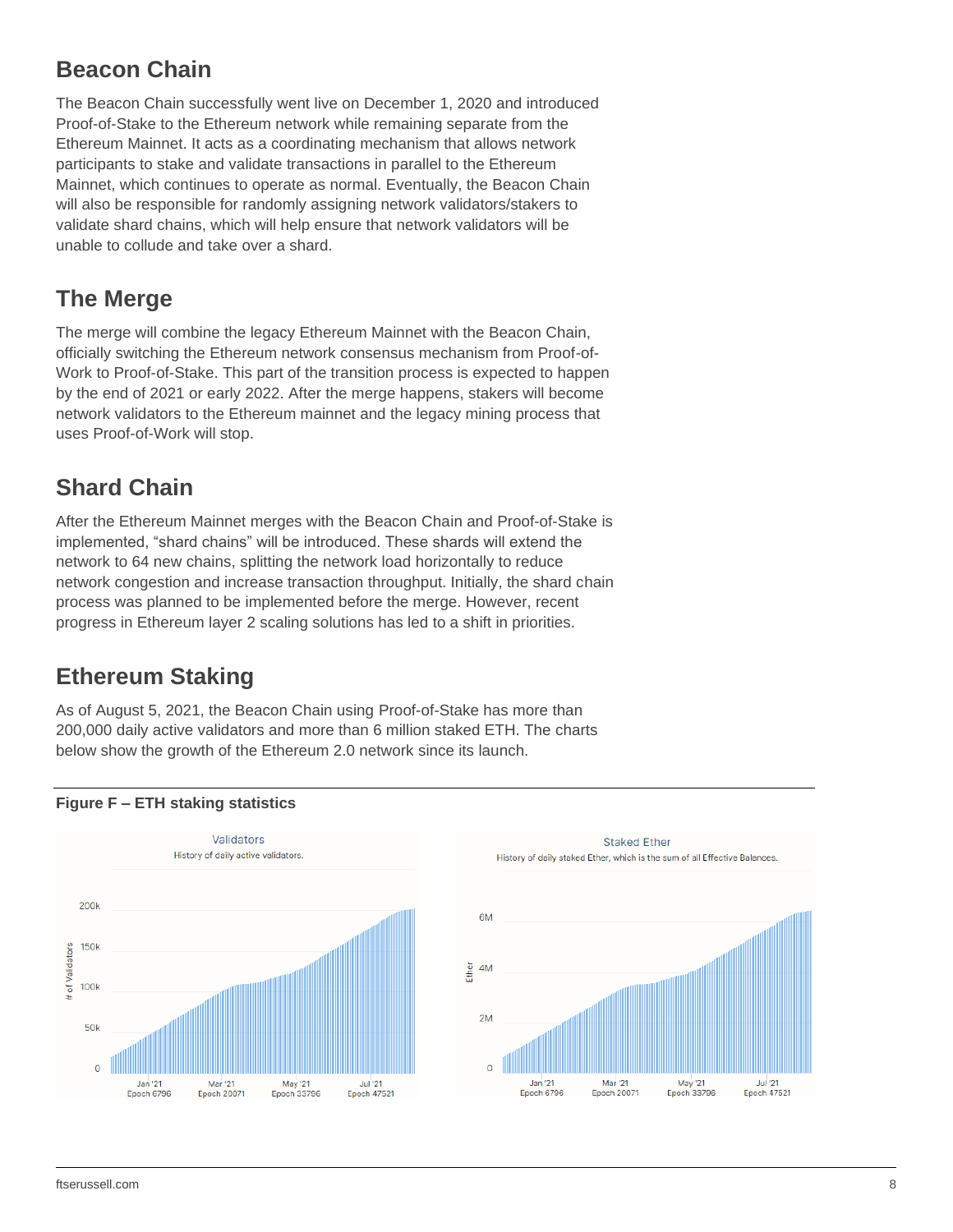## **A hidden Proof-of-Stake benefit: yield**

In addition to solving scalability problems and reducing energy consumption, Proof-of-Stake offers another benefit for token protocols: the ability to generate yield. In digital asset markets, yield works similarly to traditional assets, with a few key differences. Yield on digital assets can be generated from interest received from lending out capital like in traditional markets, but it can also be generated by receiving rewards for participating in the protocol. Yield generated from staking and participating in a protocol can be thought of as similar to a stock dividend that is automatically reinvested in the underlying equity.

By contrast, in Proof-of-Work systems, there is no pathway for an asset owner to receive more of the same asset by participating in the network. Proof-of-Work assets such as Bitcoin require asset owners to lend out the asset in order to receive yield.

In Proof-of-Stake systems, the risks associated with generating yield vary by protocol. In addition to industry-wide risks like regulation or protocol-specific risks like network security, a key risk is the volatility and performance of the token because stakers receive yield in the underlying token, rather than in USD or another fiat currency.

Today, several assets that use a Proof-of-Stake system and offer yield opportunities fall within the top 30 digital assets by market cap. See the table below for details on these assets, as well as their classification within the DAR [Industry Taxonomy.](https://www.digitalassetresearch.com/industry-taxonomy/)

| <b>Name</b>     | <b>Symbol</b> | <b>Supersector</b>              | <b>Sector</b>                             | <b>Subsector</b>                                    |
|-----------------|---------------|---------------------------------|-------------------------------------------|-----------------------------------------------------|
| <b>Etherium</b> | ETH.          | Computation<br><b>Platforms</b> | <b>Smart Contract</b><br><b>Platforms</b> | <b>General Purpose Smart Contract Platforms</b>     |
| Cardano         | <b>ADA</b>    | Computation<br><b>Platforms</b> | <b>Smart Contract</b><br><b>Platforms</b> | <b>Security-Focused Smart Contract Platforms</b>    |
| Polkadot        | <b>DOT</b>    | Computation<br><b>Platforms</b> | <b>Smart Contract</b><br><b>Platforms</b> | <b>General Purpose Smart Contract Platforms</b>     |
| Solana          | SOL           | Computation<br><b>Platforms</b> | <b>Smart Contract</b><br><b>Platforms</b> | <b>General Purpose Smart Contract Platforms</b>     |
| Terra           | <b>LUNA</b>   | Computation<br><b>Platforms</b> | <b>Smart Contract</b><br><b>Platforms</b> | <b>General Purpose Smart Contract Platforms</b>     |
| Polygon         | <b>MATIC</b>  | Computation<br><b>Platforms</b> | <b>Smart Contract</b><br><b>Platforms</b> | <b>Scalability-Focused Smart Contract Platforms</b> |
| <b>TRON</b>     | <b>TRX</b>    | Computation<br><b>Platforms</b> | <b>Smart Contract</b><br><b>Platforms</b> | <b>Scalability-Focused Smart Contract Platforms</b> |
| Cosmos          | <b>ATOM</b>   | Computation<br><b>Platforms</b> | <b>Smart Contract</b><br><b>Platforms</b> | <b>Scalability-Focused Smart Contract Platforms</b> |

#### **Figure G – Top 30 assets by market capitalization with staking yield**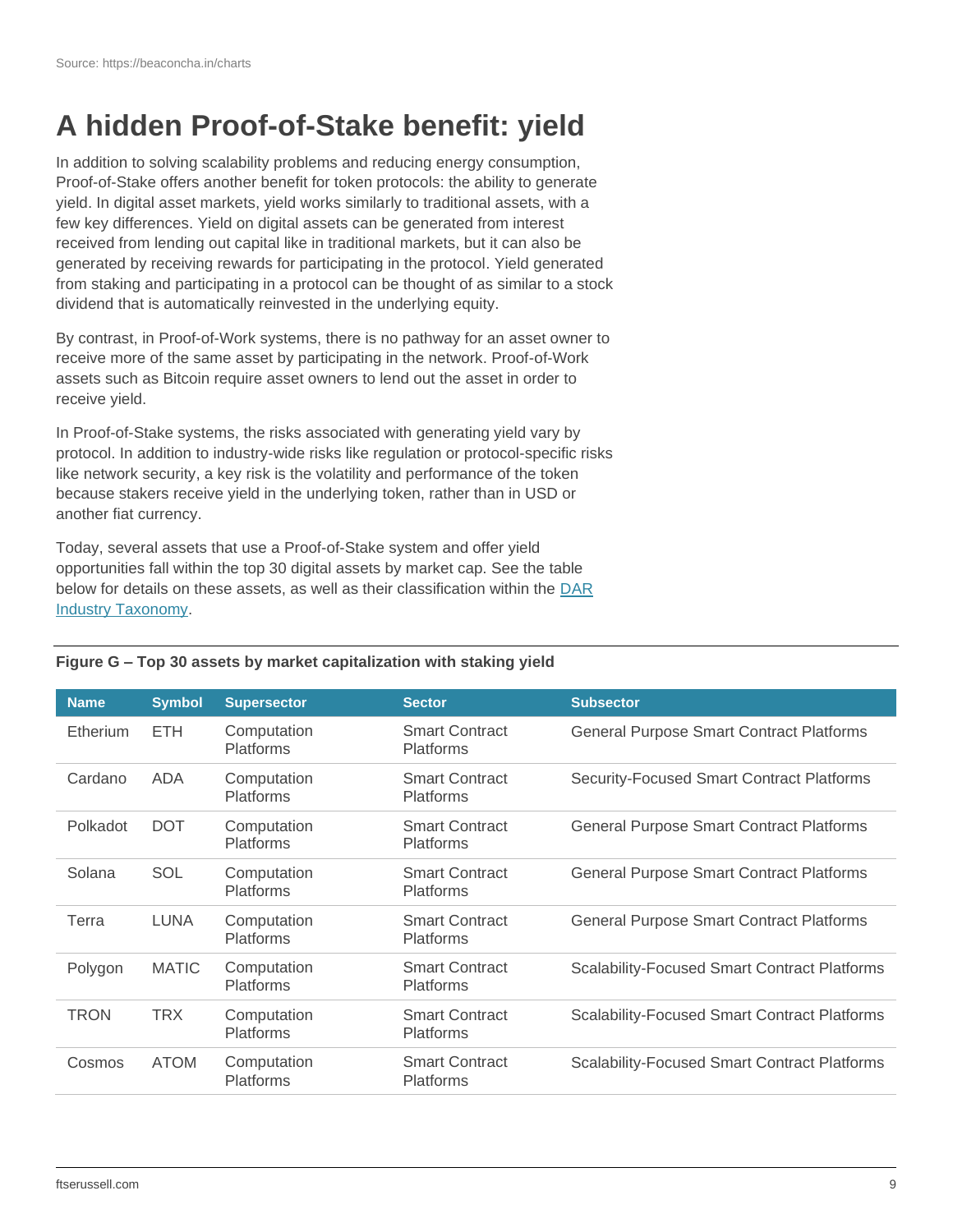## **Conclusion**

As the digital asset industry matures, concerns around energy consumption will continue to be a prominent issue. Proof-of-Stake consensus mechanisms reduce energy usage significantly when compared to the Proof-of-Work consensus mechanism used by the Bitcoin network. The Ethereum network is transitioning to a Proof-of-Stake system in an effort to reduce its energy consumption. Proofof-Stake consensus mechanisms also introduce yield opportunities, which may aid the adoption and value of the protocols that use them. The energy efficiency and yield benefits associated with Proof-of-Stake consensus mechanisms have led to an increase in their popularity, which is a trend that may continue or accelerate as institutional investors enter the space and seek avenues toward profits.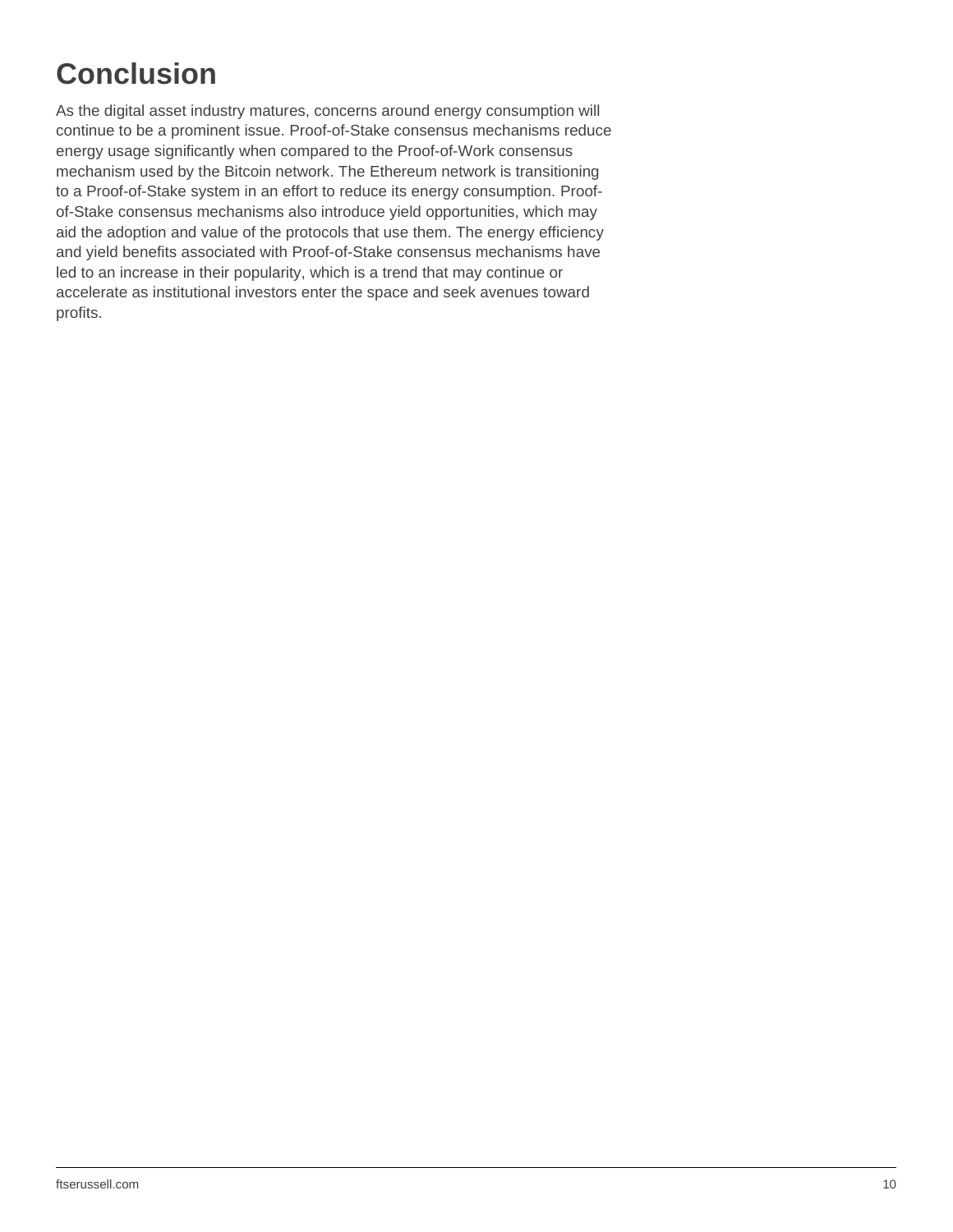#### **Disclaimers**

You are permitted to store, display, analyze, modify, and print this report, but only for your own use. You are not permitted to (a) reverse engineer, decompile, decode, decrypt, disassemble, or in any way derive source code from this report; (b) modify, translate, adapt, alter, or create derivative works from this report; (c) copy (except as expressly permitted in the Subscription Services Agreement), distribute, publicly display, transmit, sell, rent, lease or otherwise exploit this report or grant any third party access to it; (d) frame or scrape or in-line link to the this report or use web crawlers, web spiders or other automated means to access, copy, index, process and/or store any of the information herein; (e) create apps, extensions, programs or other products or services that use any of the information herein; or (f) make or have made a service or product using similar ideas, features, functions or graphics of or providing a similar benefit as that provided by this report.

DAR DOES NOT MAKE AND HEREBY EXPRESSLY DISCLAIMS ALL WARRANTIES, ORAL OR WRITTEN, EXPRESS OR IMPLIED, INCLUDING WARRANTIES OF NON-INFRINGEMENT, MERCHANTABILITY, AND FITNESS FOR A PARTICULAR PURPOSE. WITHOUT LIMITING THE FOREGOING, YOU AGREE THAT YOUR USE OF THIS REPORT IS AT YOUR SOLE RISK AND ACKNOWLEDGE THAT THIS REPORT IS PROVIDED "AS-IS" AND DAR DOES NOT MAKE ANY WARRANTIES WITH RESPECT TO THE OPERATION, AVAILABILITY, RELIABILITY, ORIGINALITY OR ADEQUACY OF THE SAME. THIS REPORT (INCLUDING ANY INFERENCES OR CONCLUSIONS DRAWN HEREIN) IS BASED ON INFORMATION DAR CONSIDERS RELIABLE, HOWEVER, DAR DOES NOT REPRESENT IT AS ACCURATE OR COMPLETE, AND IT SHOULD NOT BE RELIED ON AS SUCH. THIS REPORT (INCLUDING ANY INFERENCES OR CONCLUSIONS DRAWN HEREIN) IS PROVIDED FOR GENERAL INFORMATIONAL PURPOSES ONLY AND YOU ARE RESPONSIBLE FOR DETERMINING WHETHER ANYTHING CONTAINED HEREIN IS SUITABLE FOR YOUR PARTICULAR CIRCUMSTANCES, AND FOR SEEKING PROFESSIONAL TAX AND/OR INVESTMENT ADVICE AS APPROPRIATE. DAR DOES NOT GIVE TAX, LEGAL OR INVESTMENT ADVICE OR ADVOCATE THE PURCHASE OR SALE OF ANY SECURITY, INVESTMENT, CRYPTOCURRENCY OR DIGITAL ASSET. NONE OF THE INFORMATION CONTAINED IN THIS REPORT CONSTITUTES OR IS INTENDED TO CONSTITUTE A RECOMMENDATION BY DAR TO ACQUIRE, HOLD, INVEST IN, OR USE ANY PARTICULAR COIN, TOKEN, CRYPTOCURRENCY, PROTOCOL, COMPANY OR FOUNDATION.

You assume the entire risk of any use you make or permit to be made from this report. Without limiting the foregoing and to the maximum extent permitted by applicable law, in no event shall DAR have any liability regarding this report for damages, even if notified of such possibility. The information contained herein is as of the date hereof and is subject to change without prior notice. We may provide oral or written market commentary or trading strategies to our clients that reflect opinions that are contrary to the opinions expressed in this research. Information containing any historical information, data or analysis should not be taken as an indication or guarantee of any future performance as past performance does not guarantee future results. None of DAR's products or services recommend, endorse, or otherwise express any opinion regarding any "coin", "token", "cryptocurrency" "protocol", "company" or "foundation" and none of DAR's products or services are intended to constitute investment advice or a recommendation to make (or refrain from making) any kind of investment decision and may not be relied on as such.